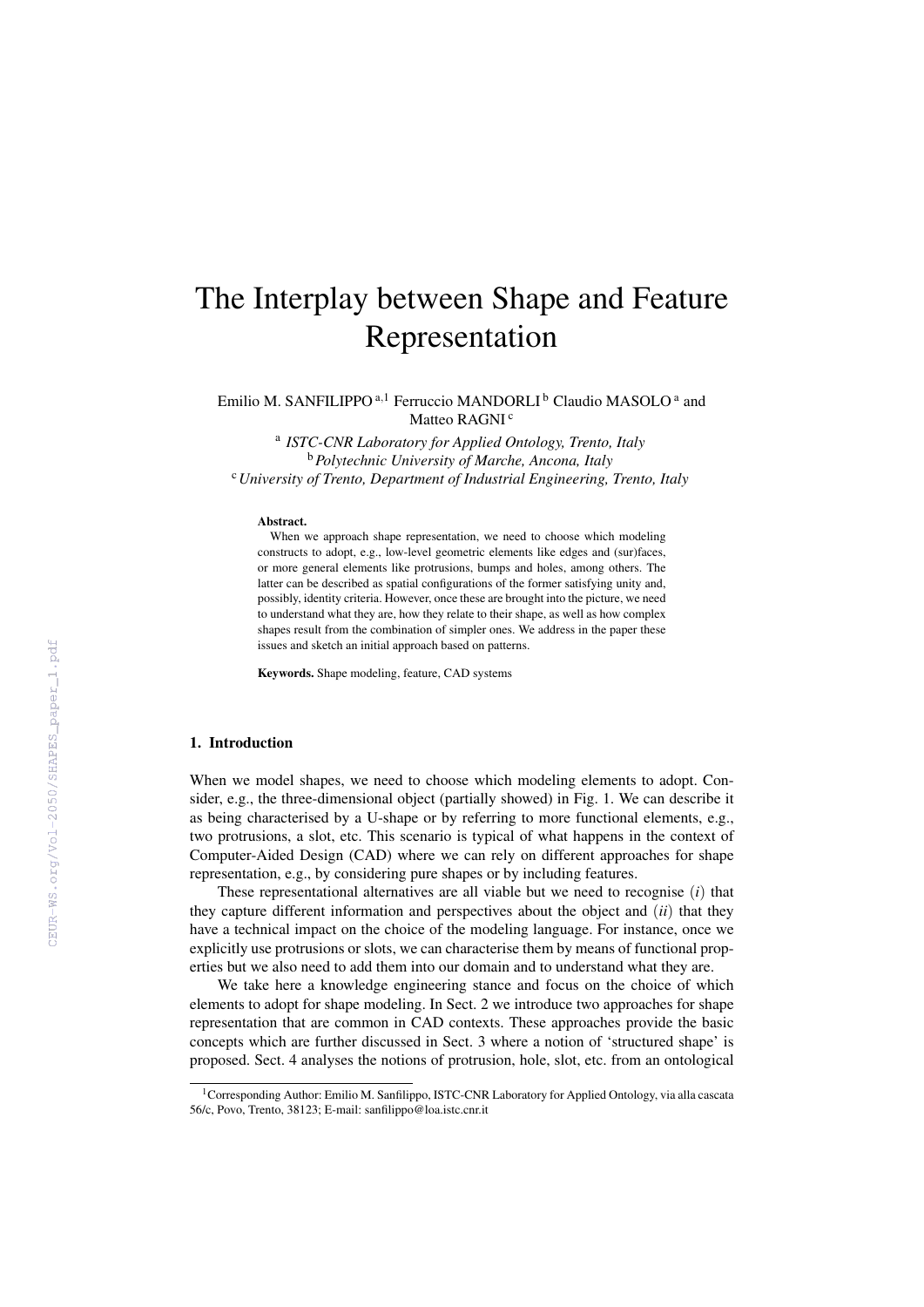perspective, sketching what are the advantages of having these entities in the domain of discourse but also highlighting what are the difficulties to properly account for them.



Figure 1. Sketch of the section of a 3D object

## 2. Representing Shapes in CAD Systems

The wing rib showed in Fig. 2, a structural element of the skeleton of an airplane wing, is a more realistic case of the U-shaped object in Fig. 1. From an engineering perspective, CAD systems for mechanical design (MCAD) allow to represent the wing rib by means of basic elements such as faces, edges and vertexes, as well as geometric and topological constraints. The resulting morphology is then mapped into an appropriated data structure called *boundary representation* (B-rep) [9].



Figure 2. 3D model of wing rib

However, even in MCAD systems, the final B-rep of the wing rib can be obtained in different manners, e.g., by means of low-level modeling constructs (faces, edges, vertexes, etc.), or by composing various and possibly simpler shapes, which can recursively result from other constructs. In the latter case, the choice of which shapes to adopt is not straightforward and different modelers may easily come to the same final shape by means of different (simpler) ones.

Pure morphological (B-rep based) approaches run the risk of not making explicit relevant information. Looking at Fig. 2, for example, we may want to acknowledge for *holes* and *mid ribs*. As suggested in Jowers and Earl [5], this means that we *identify* in the wing rib those (generally speaking) structural aspects that are relevant for some reasons. The recognition of holes and the like however presupposes that certain modeling constructs are given some kind of unity and are identified as entities of certain types, therefore satisfying identity criteria. On the other hand, this knowledge is not necessarily represented in morphological approaches and needs to be explicitly taken into account.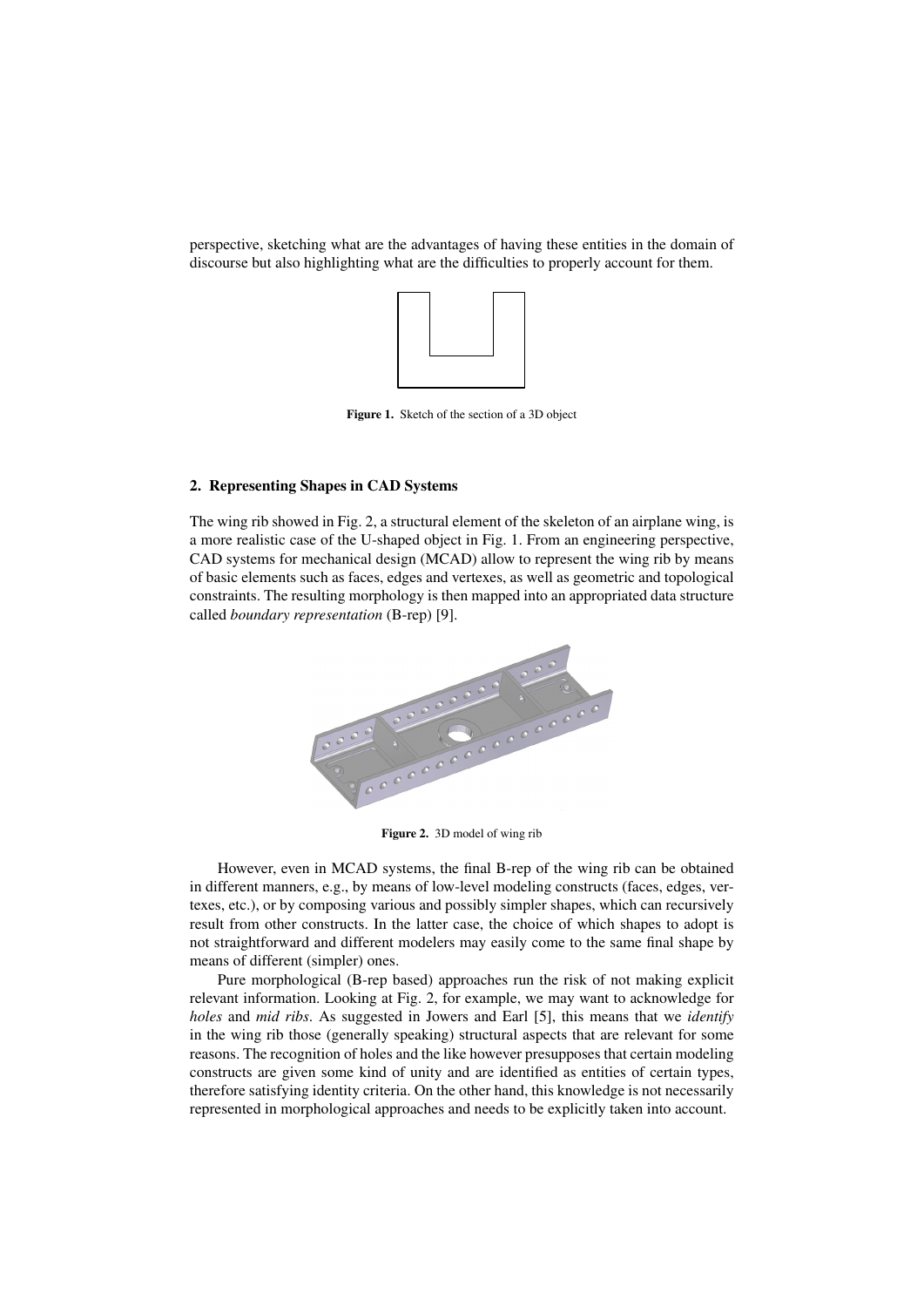In engineering, *feature-based* approaches have been proposed with the purpose of developing product models by abstracting from low-level geometric elements and relying, instead, on *features* (e.g., things like holes and ribs, among others) [9]. Accordingly, features are *whole* entities that can be associated with disparate properties—e.g., shape or functional properties—and are commonly understood as modeling constructs to represent "the engineering significance of the geometry of a part"  $[2]$ .<sup>2</sup>

The introduction of feature-based approaches has been an important improvement of engineering 3D modeling. MCAD systems, however, only include macro-modeling elements to ease model creation but neither provide explicit feature definitions, nor their geometric/topological properties are preserved along the overall modeling process. Moreover, CAD systems are not *per se* helpful to decide whether the representation of some features should be preferred over the others. Feature representation is indeed contextdependent and different experts recognize the presence of different features in the same model [5]. For example, looking again at Fig. 2, from a mechanical perspective the tradeoff between deformation and weight explains a section shape that minimizes the deformation on a prescribed axis, therefore the presence of the mid ribs, as well as the several holes on the lateral surface and the one at the center. From a manufacturing perspective, the object is machined from a blank, therefore by removing material until reaching the described product. It becomes clear that the two interpretations specify different features: structural features in the first case, machined features in the second one.

Understanding (*i*) how a complex shape results from the composition of other, simpler, shapes, (*ii*) what are the ontological properties that these shapes carry, especially when they are looked from a feature perspective, and (*iii*) how to make sense of multipleperspectives on the same shapes/features are problems that are not restricted to the engineering domain, but more generally apply to the overall context of shape representation. We shall address the first two issues in the remaining sections, while leaving the third one to future work.

#### 3. Structured Shapes

In cognitive science, the model of *geons* of Biederman [1] and the *hierarchical model of cylinders* of Marr and Nishihara [6] have been widely used to specify complex shapes. In these approaches, the overall shape of an object is approximated by a primitive shape (e.g., a cylinder or a parametric volume) that can be decomposed into smaller ones approximating the shape of some relevant parts of the whole—structured in a given way. The decomposition process can be recursively applied.<sup>3</sup> One could think to apply this idea to shape modeling in general, i.e., complex shapes could be represented by considering the way in which *basic* shapes are recursively (geometrically, topologically, mereologically, etc.) structured. For instance, one could think that the shapes of the objects represented in Fig. 1–2 are complex, and therefore structured in simpler (basic) ones. Hence shapes could be understood as sorts of *distributional* properties [8], e.g., in the case of colors, *being polka-dotted*.

As observed by Jowers [5], the way the designers build complex shapes starting from simple ones is important for the understanding of the design itself since it may reflect, for

<sup>2</sup> 'Part' is synonym of 'product' in this sentence.

<sup>&</sup>lt;sup>3</sup>Approximation and granularity play a central role in the process of recognizing and representing shapes.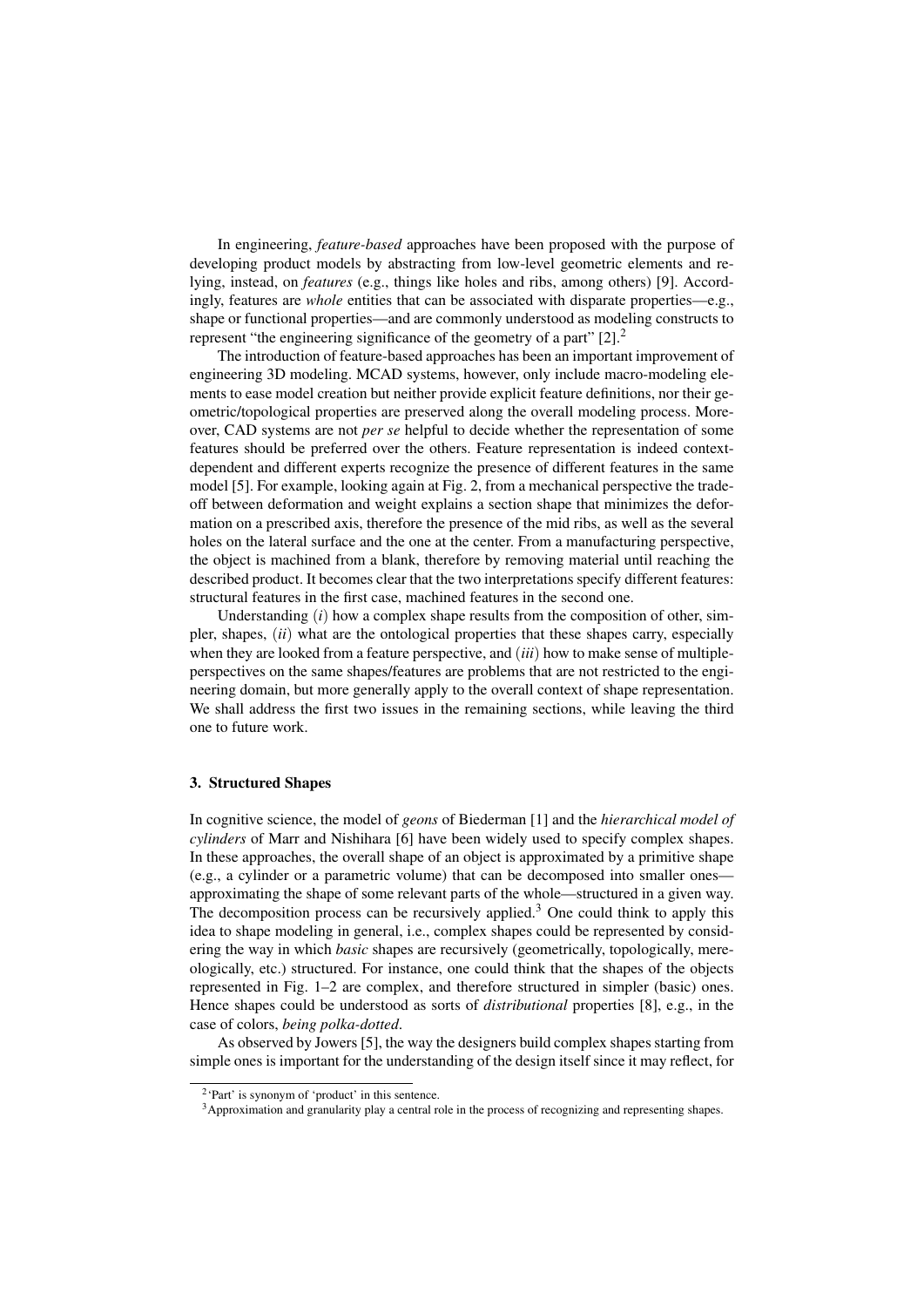instance, functional requirements or the way in which designers think about the shapes themselves.



Figure 3. Different shapes for the object in Fig. 1

Let us consider the object in Fig. 1. Fig. 3 shows different shapes that describe the morphology of this object. As in the case of the hierachical model of Marr and Nishihara, we assume that, at a given level of granularity, the shape of the whole object is 'approximated' by a basic one, which we assume to be a B-rep. In Fig. 3.a one has a single basic (unstructured) shape, a single level of granularity, i.e., a single B-rep (dots represent edges, while lines represent faces). Vice versa, Fig. 3.b depicts the case of a complex shape obtained by structuring the basic shapes  $A_b^4$  and  $B_b$  according to a given geometrical pattern represented by the dotted line. First, note that the shape  $B_b$  is used two times in Fig. 3.b, i.e., the spatial pattern requires the same shape  $B_b$  to be linked in two different ways to  $A_b$ . In terms of colors, one can think to the pattern of red/blue/red strips, where red occurs twice. Second, the existence of the shape does not necessarily implies the existence of an object with this shape, i.e., the designed product may be still atomic (i.e., without any component), hence the existence of a component for each basic shapes is not mandatory. Third, the shape in Fig. 3.b is intended to capture two levels of granularity. The finer one is given in terms of the spatial distribution of the shapes  $A_b$ and  $B<sub>b</sub>$ . The coarser one is just a basic shape that is implicit in the picture, and which corresponds to the B-rep in Fig. 3.a. One can thus think that the shape in Fig. 3.b is a refinement of the one in Fig. 3.a because it adds some structural information that  $A_a$ discards. Clearly,  $A_a$  can be refined in alternative ways, e.g., in Fig. 3.c one starts from different shapes and a different pattern. Note that the shapes in Fig. 3.b and Fig. 3.c are different even though at the coarser level they coincide with  $A<sub>a</sub>$ . We can re-iterate the process of decomposition introducing more refined shapes distributions.

Considering features, one can think that, e.g., a parallelepipedic protuberance or a parallelepipedic hole are specific kinds of shapes that differ from other parallelepipedic shapes, because of the way in which they are related to other shapes. Following this reasoning, a parallelepipedic protuberance can be defined as a parallelepipedic shape plus a pattern specifying how the shape must be linked to another one. Fig. 3.d shows the graphical notation for a protuberance where the depicted pattern means that the lower face of  $B_d$  must be connected (in a certain way) to a face of the host-shape. Holes are more complex than protuberances, since to obtain the B-rep that approximates a complex shape with a hole the B-rep of the hole has to be discarded from the whole. In Fig. 3.e, we represent (basic) holes with grey edges and surfaces. If the design explicitly refers to holes, the shape  $A_a$  can be refined as in Fig. 3.e, where  $C_e$  is a (basic) parallelepipedic

 ${}^4A_x$  denotes the basic shape indicated with A in Fig. 3.x. In general A<sub>x</sub> and A<sub>y</sub> are different in case  $x \neq y$ .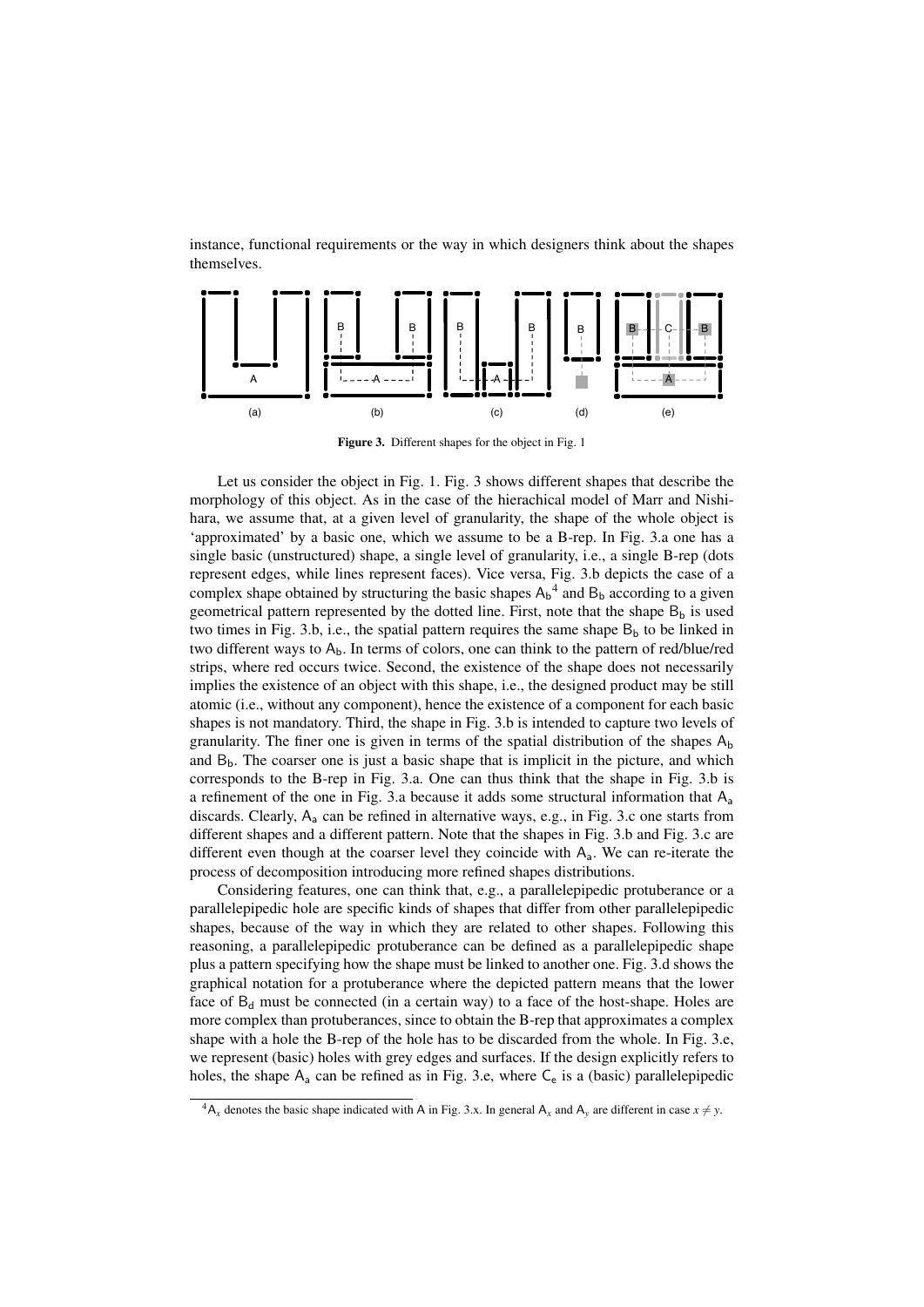hole. Accordingly, the upper face of  $C_e$  is not part of the B-rep in  $A_a$ . Furthermore, the pattern that specifies the hole includes also constraints on the way the three shapes it plugs-in are connected.

In this view, shapes do not reduce to B-reps; they are rather recursively structured into simpler 'building blocks' linked according to given patterns. However, once we bring these building blocks into the picture, we want to make sense of their differences in terms of a reference ontology for objects' representation. Especially when we move from the specification of abstract shapes to engineering modeling, we are interested in making explicit the distinctions, e.g., between a shape construct referring to a material product, and one referring to a (physical) hole or a protrusion. For instance, looking again at Fig. 3.e, one may wonder why a shape for a hole must be necessarily related to a shape referring to some (material) object. We shall see in the next section that this choice, enforced by means of a suitable pattern, relies on the ontological assumptions about what holes are.

### 4. An Ontological Framework for Feature Representation

For our purposes, we adopt a minimal ontology distinguishing between *objects*, *parasitic objects* (*parasite*, for short) and *qualities*. Objects are extended in space and are possibly made of some material; an example is the physical counterpart of the wing rib showed in Fig. 2. Parasitic objects are objects that ultimately depend on non-parasites, i.e., they cannot exist if detached from the latter, e.g., the head of a bolt.<sup>5</sup> Qualities are objects characteristics, e.g., the weight of a wing rib, or the pitch of a threaded screw.

In terms of this framework, (physical) holes or protrusions fit well with the notion of parasite. E.g., *to be a protrusion* (or a hole) means *to be a protrusion in* something else. By 'objectifying' features, we have the possibility of representing them along with their characterising qualities without however reducing them to qualities themselves. Additionally, we reflect engineering theories treating features as objects satisfying unity and possibly even identity criteria. We will therefore adopt this approach from now on.

Looking at the ontological dependence of parasites, it can be understood as being either *specific* or *generic*. In the first case, a feature *f* depends on a specific individual *o*, so that if *o* ceases to exist, then *f* ceases to exist, too. In the second case, *f* depends on *some* entity (of a certain type), so that *f* can survive the replacement of its *host*. 6

Despite this distinction finds its place in ontology [7], it is not straightforward to establish the kind of dependence that a parasite satisfies. Consider, for instance, the hole at the centre of the wing rib in Fig. 2, call it *h*. On the one hand, we can assume that as far as *h* maintains its identity, it keeps existing although the radical changes that its host may undergo. For example, assume that persistence conditions of the wing rib are given in functional terms, so that it ceases to exist when it cannot exhibit its functionality. If generic dependence is adopted, then *h* may continue to exist when the wing rib 'passes away'. On the other hand, if specific dependence is adopted, then *h* stops existing along with the wing rib. Since from an ontological perspective both views are well motivated, the choice of which kind of dependence to adopt relies on background domain assump-

 $5$ For the sake of the example, we assume that when the head of a bolt is detached from the bolt, it stops existing as 'the head of the bolt'. In this sense, the head is a 'parasitic part' of the bolt.

<sup>&</sup>lt;sup>6</sup>We call *host* the entity upon which a parasite depends.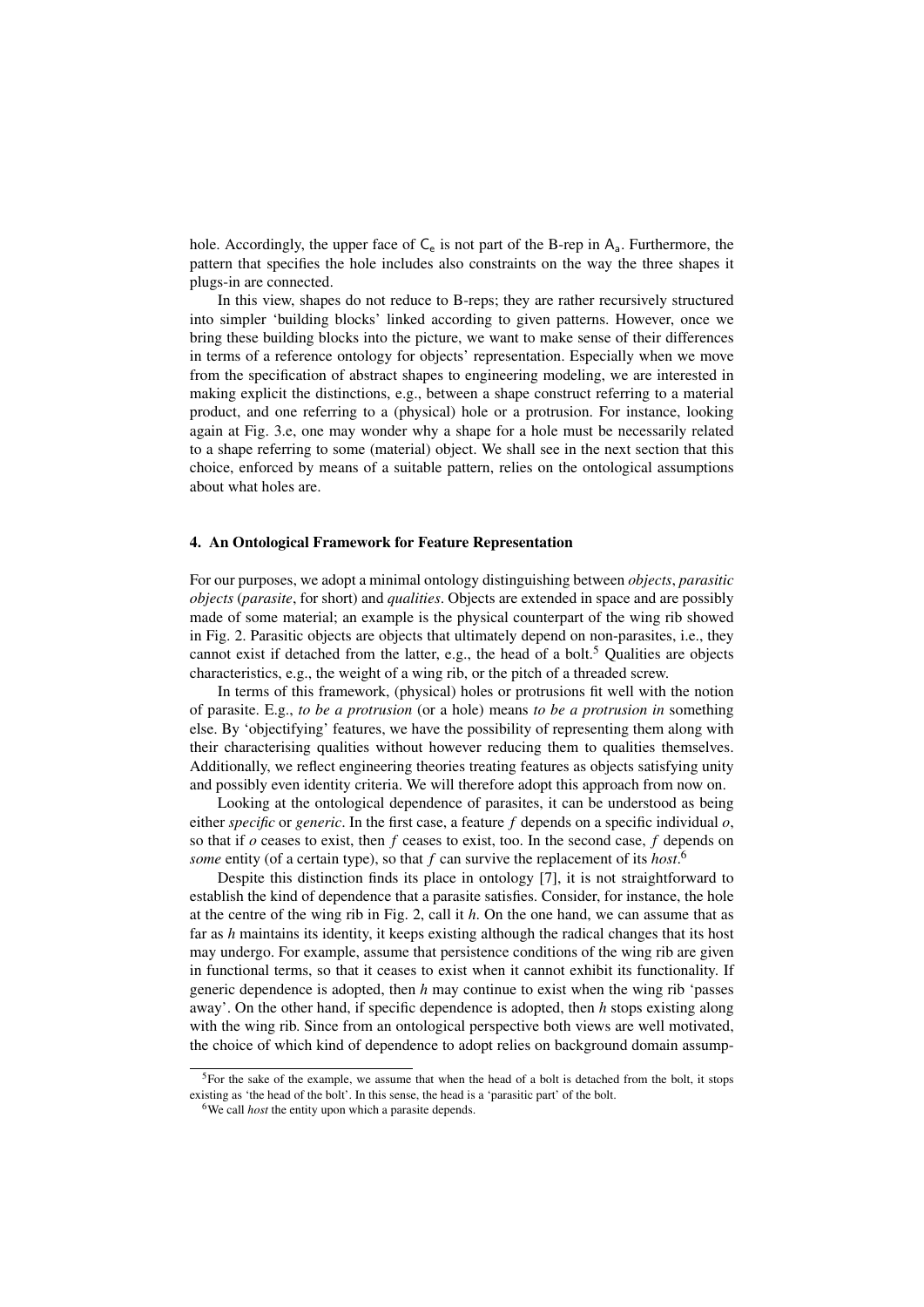tions. In the case of CAD modeling, for instance, specific dependence may be better suited, since each feature is intentionally attached to individual products.

We now need to make sense of the fact that some features are ascribed with materiality. We therefore introduce the notion of *material* parasite, that is, a parasitic object made of some material. Conversely, an *immaterial* parasite lacks material constitution. Consider now holes: $7$  are they material or immaterial parasites? Both views are found in philosophical ontology [3], as well as in engineering. On the one hand, it is indeed common to refer to holes as *voids*, which are often ascribed with the functionality of accommodating some other entity, e.g., screws.<sup>8</sup> On the other hand, a hole in an object is understood as set of surfaces with a characterising shape. Take again the hole *h* in the wing rib. From the latter perspective, *h* is the cylindrical surface of the wing rib located in a certain spatial position (within the spatial system relative to the wing rib). From the former perspective, *h* is the cavity which is (topologically) connected to some of the wing rib surfaces. It is hard to discard one of these views, since—looking at a hole—one may need to represent both a cavity (e.g., in which something can be accommodated) and a surface (possibly made of some material) to which the cavity connects. From an ontological stance, these are however two different entities. We therefore propose to distinguish between *cavity-like* (or *void-like*) features as immaterial parasites and the (material) objects to which they connect.

Admittedly, this ontological framework is still general and more specific constraints should be added, e.g., to characterize features with respect to functional properties. The introduced distinctions are however helpful to shed some light on the high-level properties that features satisfy, and to support the development of patterns for shape modeling that are coherent with these properties. For instance, if we consider *components* as products intentionally designed to be possibly related to some other product, then features cannot be components. Indeed, it is reasonably to assume that a component can exist on its own, whereas—as we saw—the existence of features depends on other entities.<sup>9</sup>

## 5. Conclusions

We addressed some general issues concerning shape modeling. In particular, we saw that shapes can be represented by means of different modeling constructs at different representational layers. B-rep models can be taken as the lowest representational level since they provide a precise specification of morphological properties in terms of vertexes and other low-level geometric constructs. We saw that this approach comes with its own costs, e.g., it does not allow to refer to a certain portion of the shape at stake to attribute it some functional property. Following cognitive science theories and engineering modeling approaches, we considered how to build a more strctured, coarse-grained representational level on the top of B-rep constructs. Accordingly, an overall shape results from the composition of multiple (simpler) shapes, which are spatially arranged according to given patterns. In other words, in this second level structured collections of B-rep ele-

 $7$ The same considerations can be done for features like slots, pockets, etc.

 $8$ See the modeling element IfcFeatureElementSubtraction in the Industry Foundation Classes (IFC); http://www.buildingsmart-tech.org/ifc/IFC4/Add1/html/, last access on July 2017.

We assume here a rigid [4] notion of component. This means that an object is a component for the entire duration of its life, independently from the fact that it is not attached to some other product at a certain time.